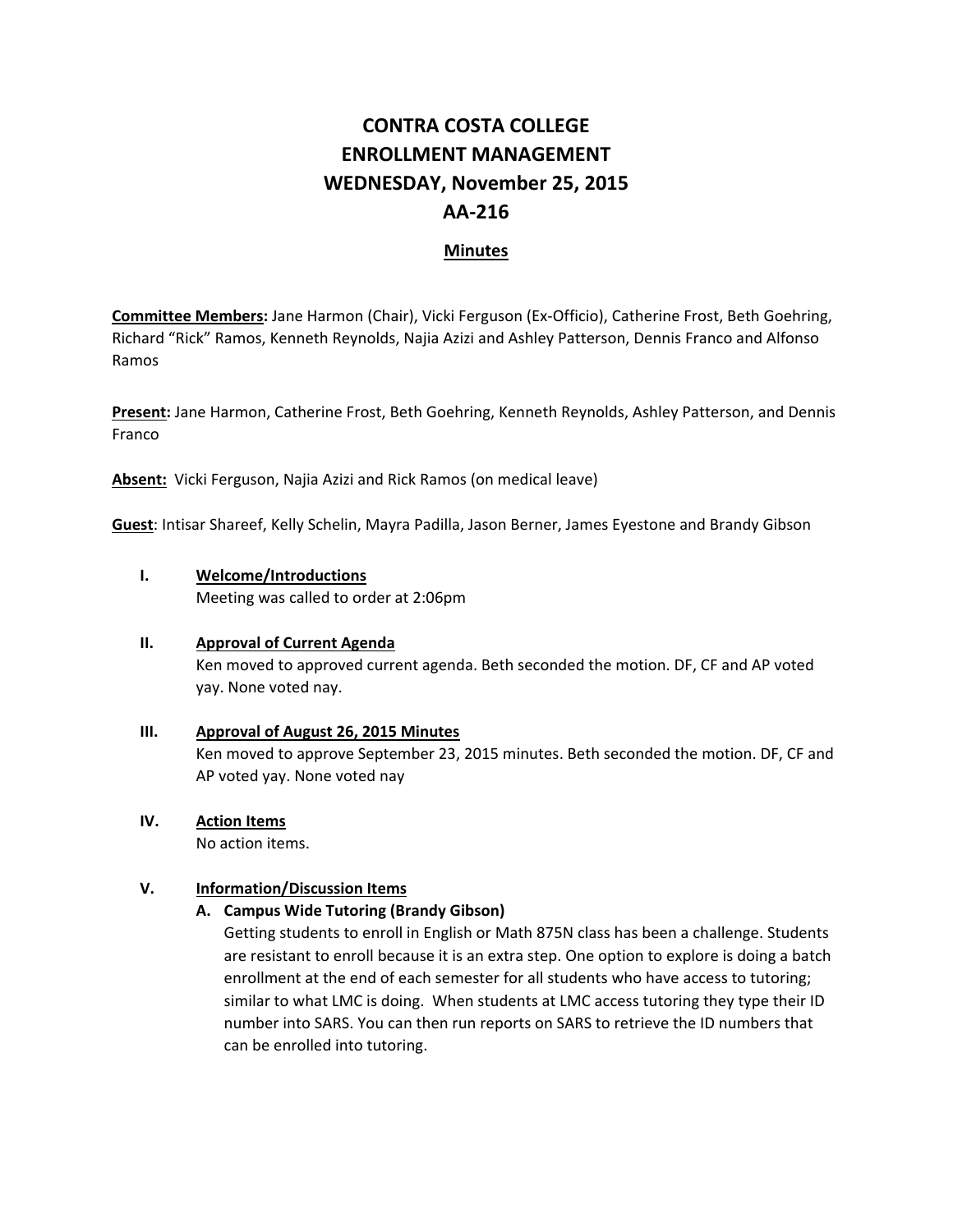The committee believes that batch enrollment is a good option to enroll students in tutoring. With the approval of enrollment management, Brandy will work with Catherine and James to pursue batch enrollment.

Per Catherine, the issue that A&R has with doing batch enrollment is that it is very time consuming. LMC is able to do batch enrollment because they pay their staff overtime. Dr. Harmon's advice is to talk about cost benefit analysis. If funding is need to support the batch enrollment, the committee can then start to look into funding possibilities. In the meantime, enrolling students in tutoring will be a hybrid process. Students will be encouraged to enroll themselves into tutoring.

Per James, since Starfish will be replacing SARS it is a good time to talk about the functionality issues before implementation starts.

#### **B. Equity Plan (Mayra Padilla)**

The equity budget is roughly \$556, 000. The budget is meant to cover six major areas: access; course completion; Basic Skills, Math, English and ELS completion, degree certificate completion and Transfer. Access and degree/certificate completion are the two indicators that are pertinent to Enrollment Management.

A brief summary of what is currently being done to address access: \$47,000 have been moved to hire an outreach coordinator. The coordinator will target the Latinos, ESL, males and veteran populations. There was also \$10,000 allocated for marketing and travel to support the outreach coordinator. An additional \$4,000 will be used to hire outreach facilitators to help facilitate workshops in various languages.

A brief summary of what is currently being done to address degree/certificate completion: The deans and department chairs are working together to clarify pathways to degrees/certificate completion, as well as identifying and removing barriers. There is \$11,000 allocated to do planning, pathway development and professional development.

Finally, CCC is paying 19% towards the director of research collaboration. The researcher will help obtain enrollment management data. This is part of the research and evaluation component.

#### **C. Communication to Students (Catherine Frost)**

The committee looked at samples welcome/communication letters that are sent to students from other colleges around the state. Unfortunately, all the letters are long and not an ideal template to follow. The goal is for the letter to be effective and include bullet points.

The Committee decided to form a subcommittee to create a welcome letter that will be more effective. The committee will be composed of Kelly Schelin, Dennis Franco,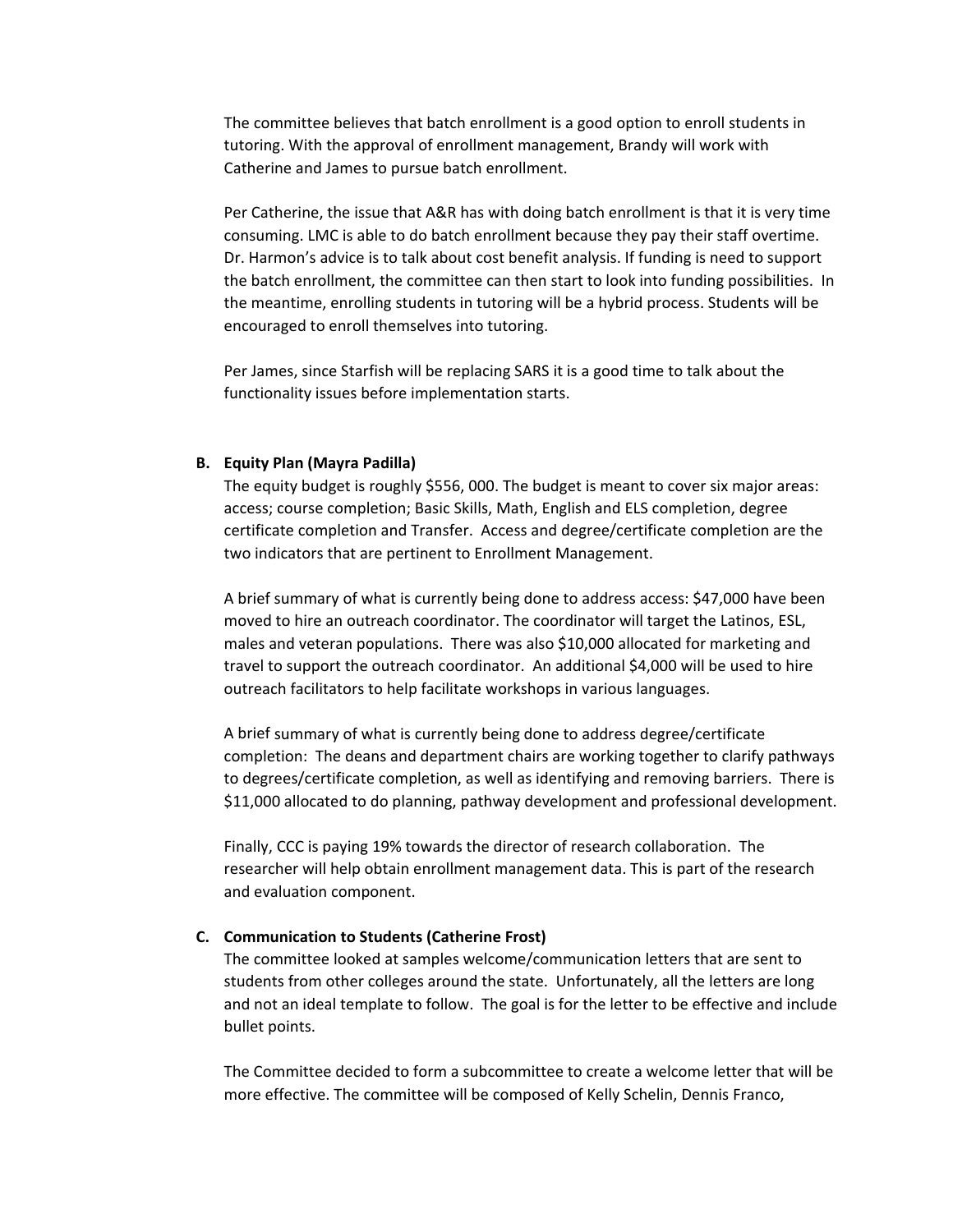Alfonso Ramos and Beth Goehring. The draft letter will be brought to Enrollment Management to review.

#### **D. Website Update (Jane Harmon)**

The board has approved the contract to hire a web designer. Mojdeh Mehdizadeh will be selecting a small team in January to work with the web designer.

#### **E. Concurrent/Dual Enrollment Task Force Update (Dennis Franco)**

At the last task force meeting, members were able to identify processes for different groups students who engage in concurrent and dual enrollment. On the next agenda, the committee will develop activities based on the goals that were developed. The goals are: To develop a sequence process that minimizes the need for duplicate effort in getting students enrolled and to develop a mechanism for distributing that information.

The task force committee will be forming focus groups of students and developing a timeline. The timeline is to inform the public when forms and applications are due. A concurrent/dual enrollment webpage will be created that will contain information, forms, timeline and contact information. The goal by mid spring semester is to have tangible results.

# **F. Degree and Certificate Pathways (Jane Harmon)**

The Deans and Jane will be going on a retreat to work on the degree and certificate pathways. They will then present their work to the department chairs.

#### **G. Other/future agenda items**

Effectiveness of late start classes: Per Beth, in her division the question of the effectiveness of late start classes has come up. She looked into DVC and found that they offer many late start classes and are well populated. It is important to make sure CCC is not limiting the amount of late start classes, especially if they can produce FTES. These types of classes are a benefit for those students who arrive late into the semester and/or students who want to accelerate their education.

The committee members explored the ideas of all departments offering late start classes, adding boot camps to help prepare students two weeks before class starts, offering general education courses as late start classes and doing a cascade effect of late start classes to offer more opportunities to students.

Per Jane, we have to be careful to communicate to students that late start/short term classes can have a lot of work load. There has to be a careful approach in evaluating late start classes. The first step of evaluating late start classes is to look at the success data.